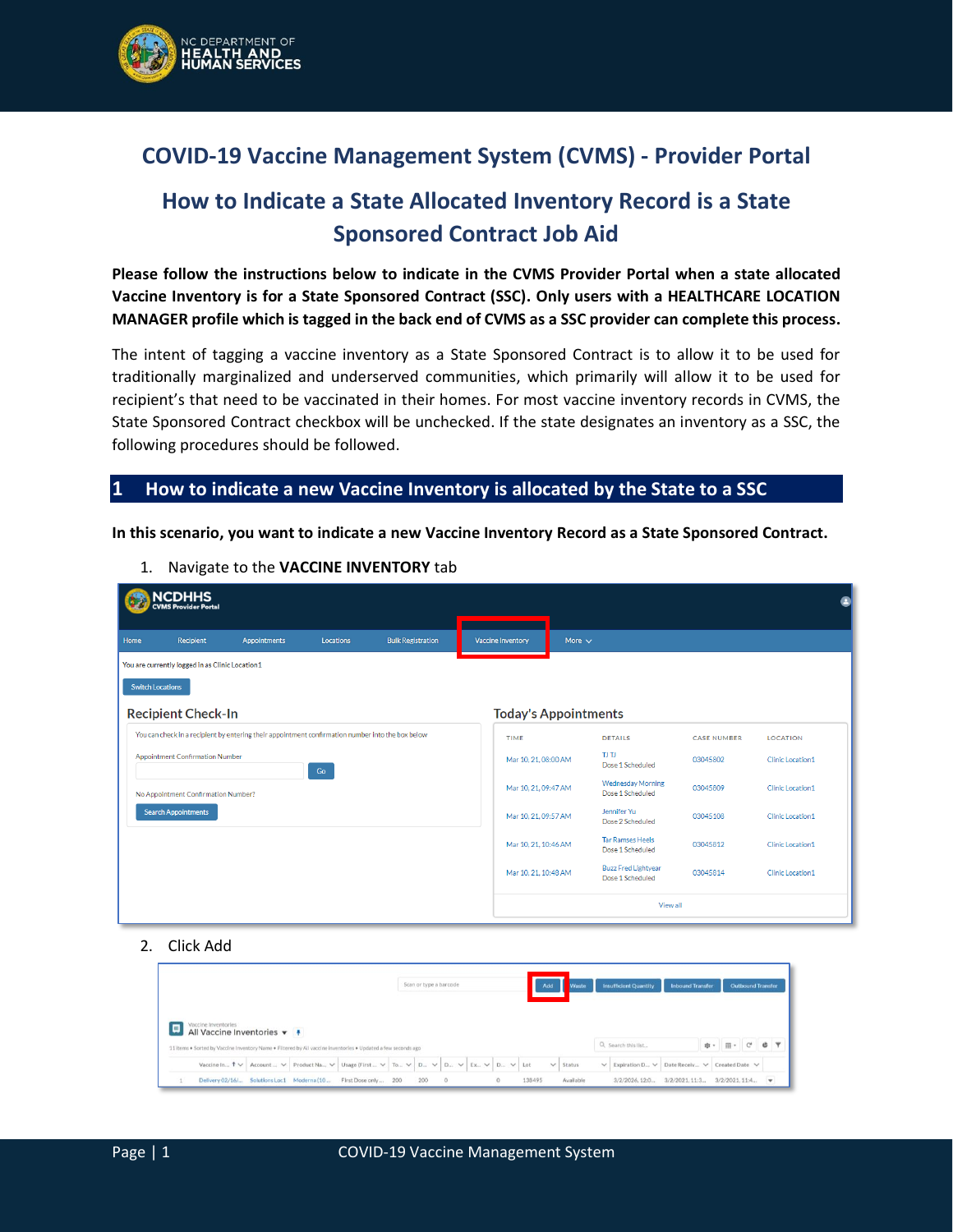

3. Fill out required fields, update the "*Vaccine Inventory Name" field* to start with "SSC - ", select the **STATE SPONSORED CONTRACT** checkbox, and click Save.

|                                                          |                                  |             | New Vaccine Inventory: New Vaccine    |
|----------------------------------------------------------|----------------------------------|-------------|---------------------------------------|
| <b>Fields</b>                                            |                                  |             |                                       |
| *Account <sup>6</sup>                                    |                                  |             | *Vaccine Inventory Name               |
| Search Accounts                                          |                                  | $\mathbb Q$ | SSC - Delivery 04/28/2021             |
| * Expiration Date                                        |                                  |             | Date Received                         |
| <b>Date</b>                                              | Time                             |             | Time<br>Date                          |
|                                                          | 齒                                | $\odot$     | 12:22 PM<br>4/28/2021<br>萹<br>$\odot$ |
| *Vaccine Product                                         |                                  |             | *Total Doses <sup>6</sup>             |
| Search Vaccine Products                                  |                                  | Q           |                                       |
| *Lot                                                     |                                  |             | Extra Doses <sup>1</sup>              |
| * Usage (First or Second Doses) <sup>1</sup><br>--None-- |                                  | ٠           | Federal Allocation? <sup>6</sup>      |
|                                                          |                                  |             | State Sponsored Contract              |
| <b>Shipment Details</b>                                  |                                  |             |                                       |
| Shipment                                                 |                                  |             | Unable to locate Shipment record      |
| Search Shipment                                          |                                  | $\alpha$    |                                       |
|                                                          | <b>Comments/Notes (Optional)</b> |             |                                       |
|                                                          |                                  |             | Save & New<br>Cancel<br>Save          |

**NOTE:** When naming a vaccine inventory that is checked for 'State Sponsored Contract', **you must add 'SSC' to the beginning of the Vaccine Inventory name** for reporting purposes. If 'SSC' is not added, the system will give an error message when you try to save the information.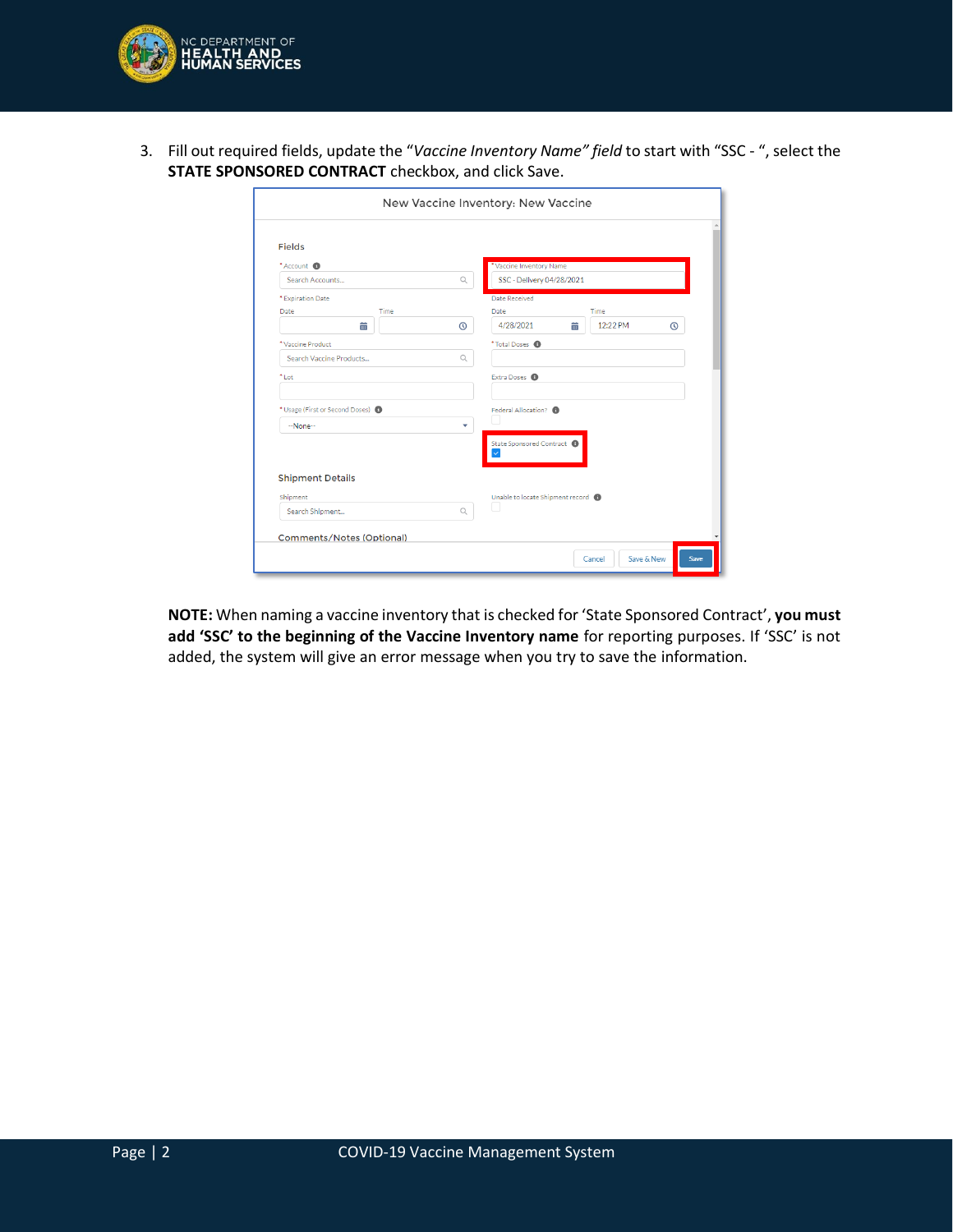

### **2 How to indicate an existing Vaccine Inventory is allocated by the State to a SSC**

**In this scenario, you want to indicate an existing Vaccine Inventory Record as a State Sponsored Contract.**

1. Search for a **VACCINE INVENTORY** record from the Vaccine Inventory tab and click on the specific Vaccine Inventory Record

|              | <b>ACDHHS</b><br><b>CVMS Provider Portal</b>                                                                                                                                           |                     |                                 |                                        |                          |                        |    |                                        |              |                     |               |                              |                                  |                          |                          |
|--------------|----------------------------------------------------------------------------------------------------------------------------------------------------------------------------------------|---------------------|---------------------------------|----------------------------------------|--------------------------|------------------------|----|----------------------------------------|--------------|---------------------|---------------|------------------------------|----------------------------------|--------------------------|--------------------------|
| Home         | Recipient                                                                                                                                                                              | <b>Appointments</b> |                                 | Locations                              | <b>Bulk Resistration</b> |                        |    | Vaccine Inventory                      |              | More $\sim$         |               |                              |                                  |                          |                          |
|              |                                                                                                                                                                                        |                     |                                 |                                        |                          | Scan or type a barcode |    |                                        |              | Add                 | Waste         | <b>Insufficient Quantity</b> | <b>Inbound Transfer</b>          | <b>Outbound Transfer</b> |                          |
|              | Vaccine Inventories<br>All Vaccine Inventories $\blacktriangledown$ #<br>17 items . Sorted by Vaccine Inventory Name . Filtered by All vaccine inventories . Updated a few seconds ago |                     |                                 |                                        |                          |                        |    |                                        |              |                     |               | Q. Search this list          |                                  | $\mathbb{R}$ .<br>C      | c                        |
|              |                                                                                                                                                                                        | pount $N_{-} \vee$  | Product Name V                  | Usage (First $\vee$ To $\vee$ D $\vee$ |                          |                        |    | $D_{-}$ $\vee$ $Ex_{-}$ $\vee$ $D_{-}$ | $\checkmark$ | Lot<br>$\checkmark$ | Status $\vee$ |                              | Expiration D V   Date Received V | Created Date V           |                          |
|              | Delivery 03/05/                                                                                                                                                                        |                     | tic Location1 Janssen COVID     | First Dose only [                      | 100                      | 98                     |    |                                        | o            | 4441241             | Available     | 3/5/2023.12:00               | 3/5/2021.10:53                   | 3/5/2021.10:53           | $\overline{\phantom{a}}$ |
|              | <b>LASSE Z HWENLOFY</b>                                                                                                                                                                |                     | Umic Location1 Pfizer-BioNTec   | Second Dose onl 50                     |                          | $-48$                  | 3  | 30                                     | 125          | 123                 | Available     | 3/1/2023.12:00               | 3/2/2021 9:59                    | 3/2/2021.10:01           | $\overline{\phantom{a}}$ |
| $\mathbb{R}$ | <b>JJSingleDose</b>                                                                                                                                                                    |                     | Clinic Location1 Janssen COVID  | First Dose only [                      | 300                      | 293                    |    |                                        | 0            | Lot3321JJ           | Available     | 3/3/2022 12:00               |                                  | 3/4/2021.2:06            | $\overline{\phantom{a}}$ |
| $\Delta$     | Lot 1234325                                                                                                                                                                            |                     | Clinic Location1 Pfizer-BloNTec | First Dose only [                      | 1.000                    | 976                    | 24 |                                        | $\Omega$     | 1234325             | Available     | 2/1/2022.12:00               | 2/21/2021.12:0                   | 2/25/2021.10:0           | $\overline{\mathbf{v}}$  |
| 5            | Lot 222 Delivery Clinic Location1 Moderna (10 M                                                                                                                                        |                     |                                 | First Dose only [                      | 1,000                    | 995                    | -5 |                                        | 0            | Lot 222             | Available     | 9/30/2021 12:0               | 3/8/2021.12:00                   | 3/9/2021 11:36           | $\overline{\phantom{a}}$ |

2. Click the **PENCIL ICON** next to the State Sponsored Contract field

| Home                                         | <b>Recipient</b>                                   | <b>Appointments</b>                                       | Locations     | <b>Bulk Registration</b>                                | <b>Vaccine Inventory</b> | More $\sim$                          |
|----------------------------------------------|----------------------------------------------------|-----------------------------------------------------------|---------------|---------------------------------------------------------|--------------------------|--------------------------------------|
| 四                                            | Vaccine Inventory<br>Lot 123 - Delivery 02/19/2021 |                                                           |               |                                                         |                          |                                      |
| Account<br>Solutions Loc1                    | <b>Total Doses</b><br>600                          | Doses Available<br>176                                    |               | Doses Administered<br>17                                | Doses Wasted<br>1        | Doses Insufficient Quantity<br>6     |
| <b>DETAILS</b>                               | <b>RELATED</b>                                     |                                                           |               |                                                         |                          |                                      |
|                                              | $\vee$ Vaccine Inventory Details                   |                                                           |               |                                                         |                          |                                      |
| Vaccine Product                              |                                                    | Pfizer-BioNTech (6 doses/vial) (195 MDV) COVID-19 Vaccine |               | Vaccine Inventory Name<br>Lot 123 - Delivery 02/19/2021 |                          |                                      |
| Lot<br>123                                   |                                                    |                                                           |               | Account <sup>0</sup><br>Solutions Loc1                  |                          |                                      |
| <b>Expiration Date</b><br>8/13/2021.12:00 PM |                                                    |                                                           |               | Date Received<br>2/19/2021, 4:57 PM                     |                          |                                      |
| First Dose only (100%)                       | Usage (First or Second Doses) <sup></sup>          |                                                           | <b>Status</b> | Available                                               |                          |                                      |
| Total Vials <sup>®</sup><br>100              |                                                    |                                                           |               | Federal Allocation?                                     |                          |                                      |
|                                              |                                                    |                                                           |               | State Sponsored Contract <sup>O</sup>                   |                          | <b>Edit State Sponsored Contract</b> |
| $\vee$ Dose Amounts                          |                                                    |                                                           |               |                                                         |                          |                                      |

3. Check the **STATE SPONSORED CONTRACT** box and click Save

**NOTE:** When naming a vaccine inventory that is checked for 'State Sponsored Contract', **you must add 'SSC' to the beginning of the Vaccine Inventory name** for reporting purposes. If 'SSC' is not added, the system will give an error message when you try to save the information.